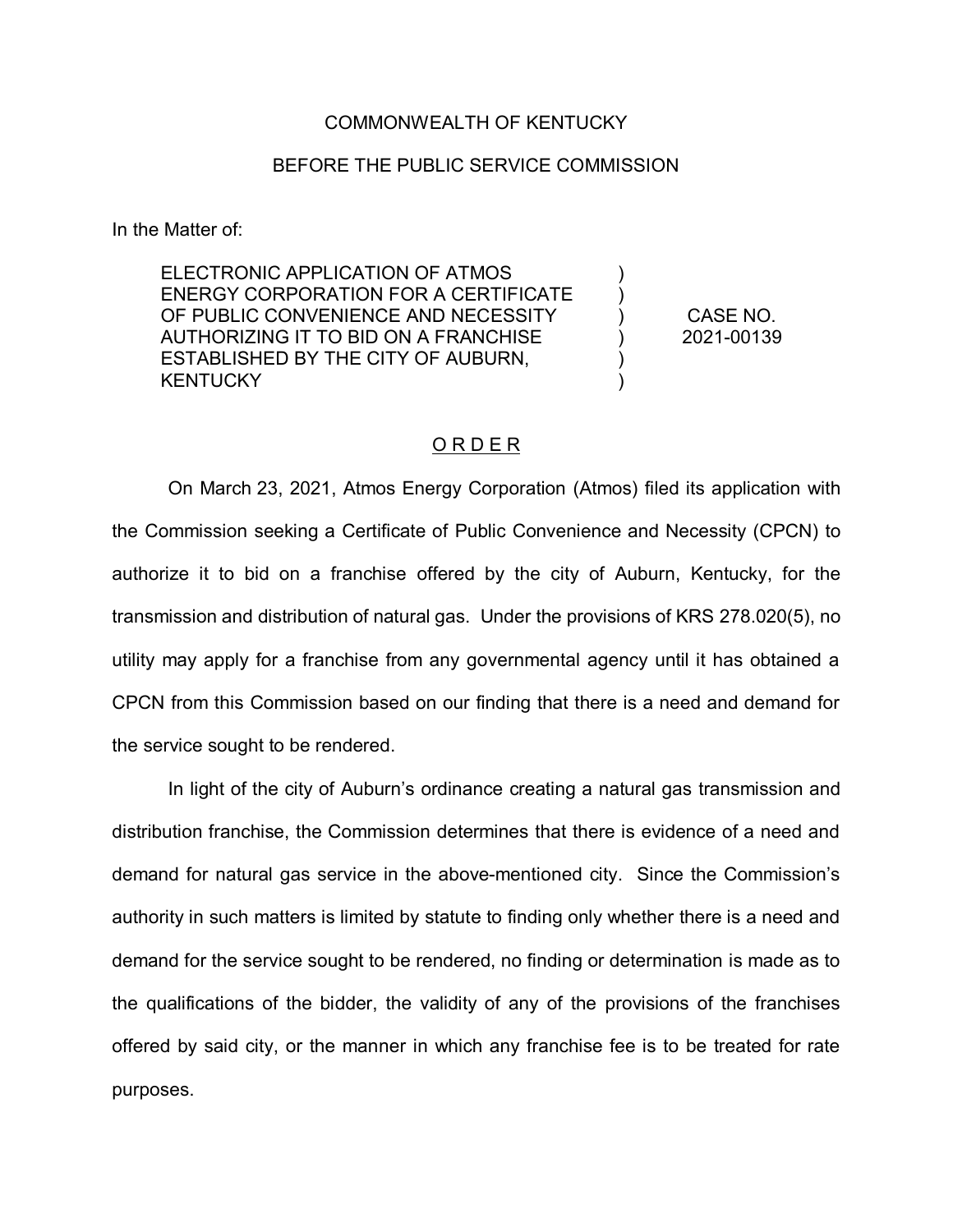The Commission directs Atmos to the Commission's March 16, 2020 and March 24, 2020 Orders in Case No. 2020-00085<sup>1</sup> regarding filings with the Commission. The Commission expects the original documents to be filed with the Commission within 30 days of the lifting of the current state of emergency.

IT IS THEREFORE ORDERED that:

1. Atmos is granted a CPCN that authorizes it to bid on a franchise offered by the city of Auburn, Kentucky, for the transmission and distribution of natural gas.

2. If Atmos is not the successful bidder, Atmos shall file with the Commission, within ten days of the award of the franchise at issue, a written notice stating that Atmos was not the successful bidder

3. If Atmos is the successful bidder, Atmos shall file with the Commission, within ten days of the award of the franchise at issue, a copy of the executed franchise agreement and a statement disclosing the amount of the initial franchise fee.

4. If Atmos is the successful bidder, Atmos shall file with the Commission, within ten days of an increase or decrease in the amount of the initial franchise fee set forth in the franchise agreement, documentation setting forth the revised fee.

5. Any documents filed pursuant to ordering paragraphs 2, 3, or 4 of this Order shall reference the number of this case and shall be electronically submitted via the Commission's electronic Tariff Filing System.

6. This Order shall not be construed as granting a CPCN to construct utility facilities in said city.

<sup>&</sup>lt;sup>1</sup> Case No. 2020-00085, Electronic Emergency Docket Related to the Novel Coronavirus COVID-*19* (Ky. PSC Mar. 16, 2020), Order at 5-6. Case No. 2020-00085, *Electronic Emergency Docket Related to the Novel Coronavirus COVID-19* (Ky. PSC Mar. 24, 2020), Order at 1-3.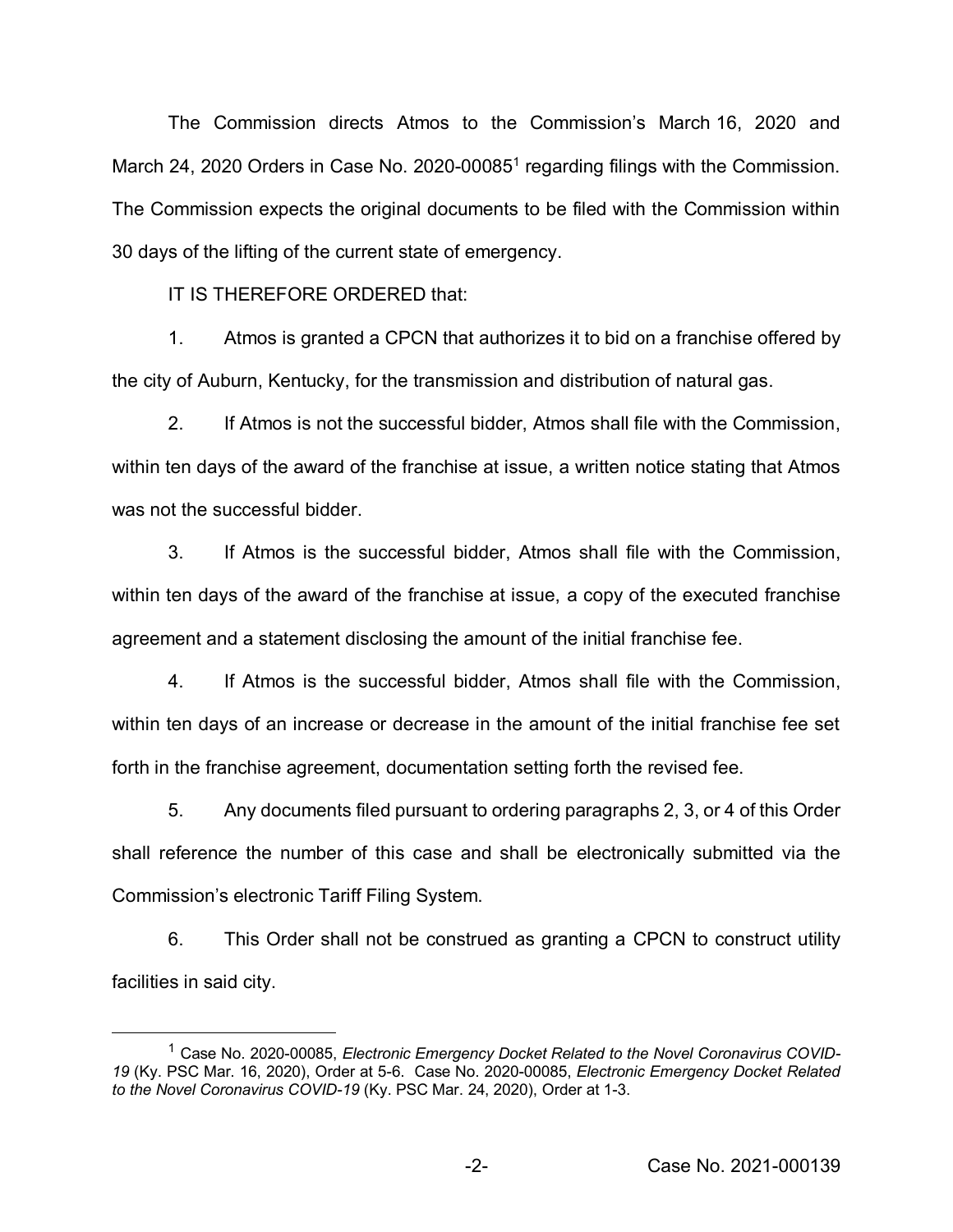7. This case is closed and removed from the Commission's docket.

## REMAINDER OF PAGE INTENTIONALLY LEFT BLANK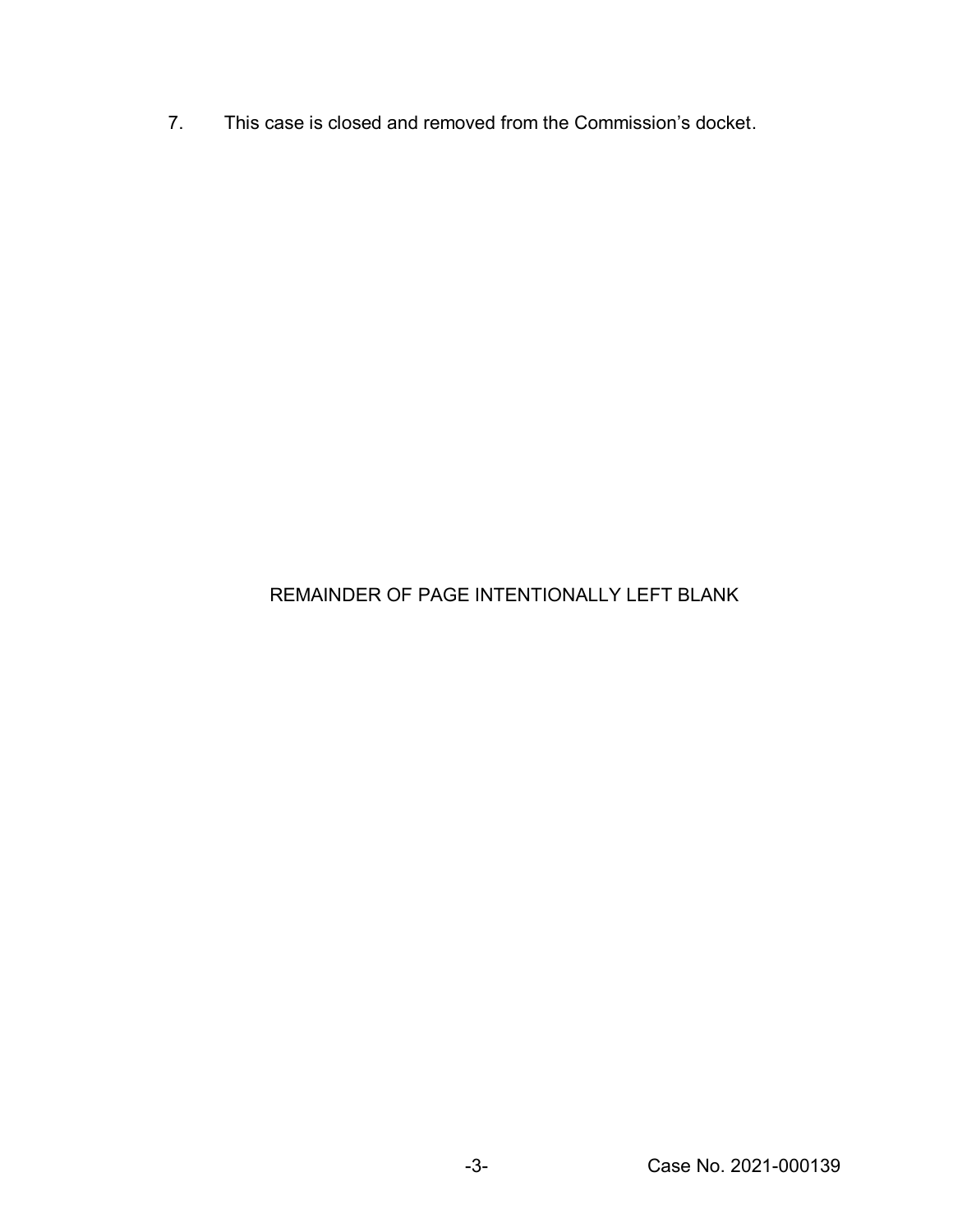By the Commission



ATTEST:

 $^2$  Sidwell

Executive Director

Case No. 2021-00139